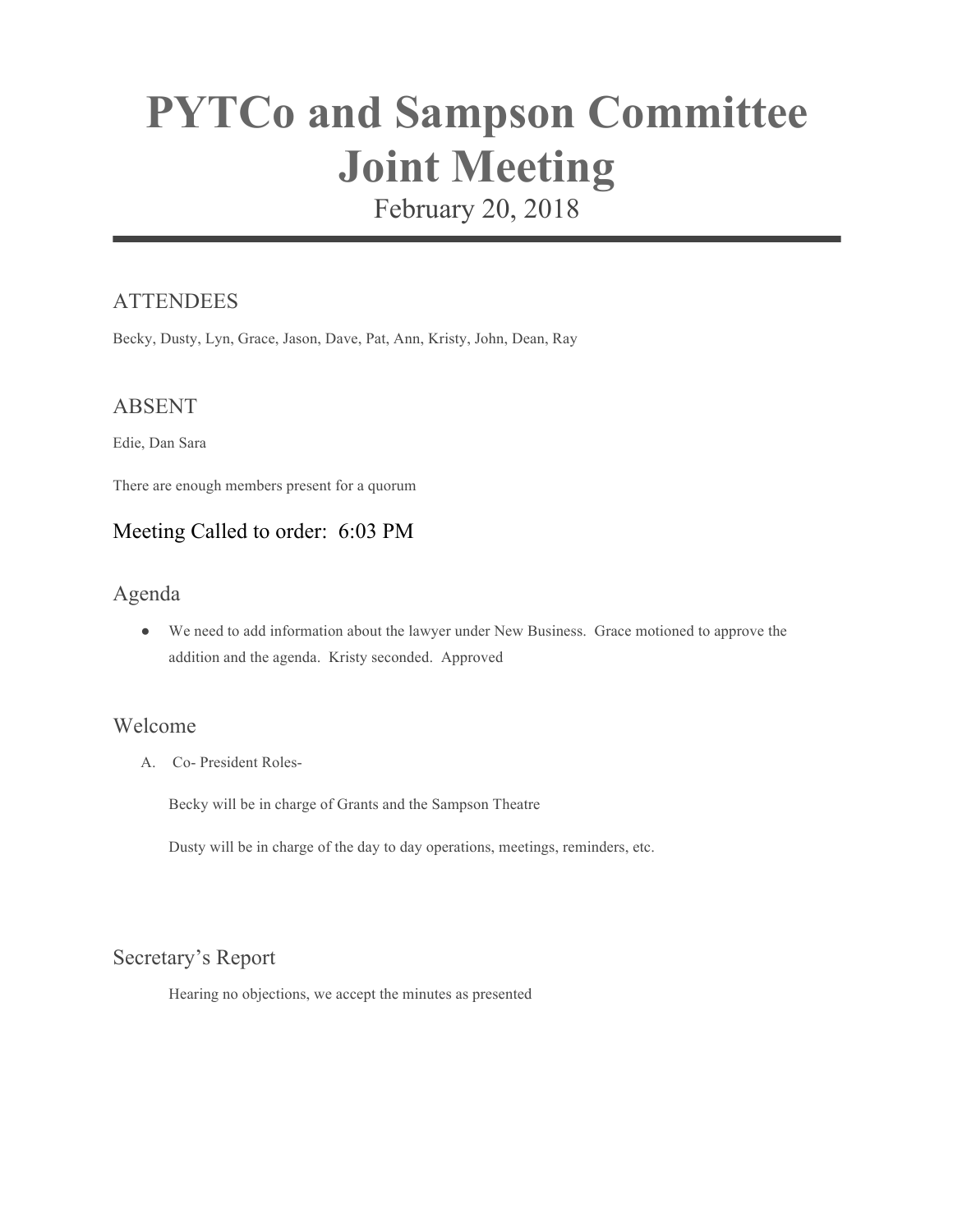# Treasurer's Report

Hearing no objections, we accept the Treasurer's report as presented

#### Sampson Update

- 1. As per last month's decision, we have voided the contract with Iversen- We have just received a draft of the letter that Katie has written to send to Iversen requesting termination of the contract. Dean will call Katie and have her email the letter.
- 2. Katie is pregnant and has a new job. We need a lawyer that can work quicker than she is able to. Should we switch now or wait? Next month come with ideas for a new lawyer.

#### Old Business

1. Approval of Bylaws revisions-

Corrections were made as per last months approved changes. Pat suggests that we be more specific with ages. (16 year olds will not be voting members). He also suggested that we address the roles of the co-presidents

2. A Night On The Radio-

Rehearsals are going well. We will open the doors at 6:30. There is a \$25 rental fee for the lodge. The bar will be open and available. We will have use of the kitchen. We will be able to get into the space any time after noon. Anyone able to help should be there by 5:00.

#### 3. Website Development-

Dave and Dusty have been working on the website with Andy and Reagan. Dave and Dusty are able to make changes to the Seasons pages. Andy and Reagan want feedback about how we feel about the website. They are not going to charge us for this portion of the build.

4. Touch A Truck-

March 24th at the elementary school. We are going to need people to help